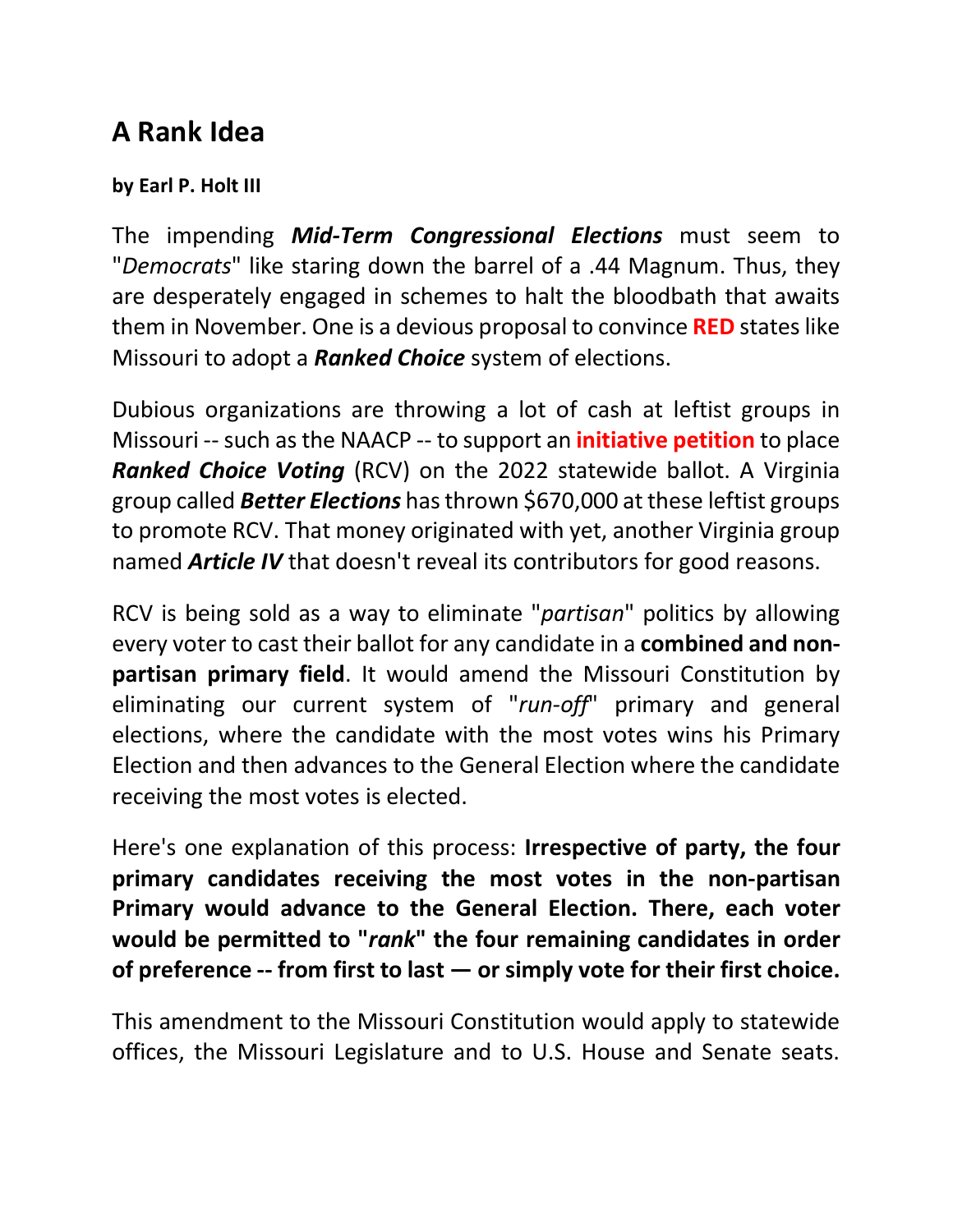Supporters are already collecting signatures. And, if it sounds confusing that's because it is intended to be.

Supporters of RCV claim that the new system would **"...***free voters from the pressure to choose the lesser of two evils..."* **This was the complaint of most conservative Republicans for 60 years, but it never seemed to bother RINOs or Democrats before now. Phyllis Schlafly even wrote a book on that very subject titled** *A Choice Not an Echo.*

One supporter claims that *"...our current system seems to be increasing the polarization of Missouri politics and consistently generating nominees who do not necessarily enjoy the support of a broad swath of this state's voters..."* **That "***polarization***" he laments is really a sharpening and clarification of the differences in governing philosophies between the two major parties. It has worked to turn Missouri's legislature BRIGHT RED and elected exceptional officials like Senator Josh Hawley.**

The President of the St. Louis County NAACP claims that RCV would empower Missourians and increase the accountability of elected public officials to Missouri voters. **When the NAACP starts worrying about empowering ALL Missourians -- not just blacks -- and making politicians more accountable, you'd better grab your wallet and watch your back. If the NAACP supports it, it** *CAN'T* **be beneficial for the rest of us.** 

**In truth,** *RCV* **is a device to permit "***Democrats***" or RINOs to rally behind a single candidate in every election having a crowded Republican field, greatly improving the chances of a** *Democrat* **or RINO candidate being elected. We would see a lot of RINOs entering races to draw support from the most conservative candidate -- such as any Trump-endorsed candidate -- in order to benefit the** *Democrat* **or RINO candidate, particularly a black** *Democrat***.**